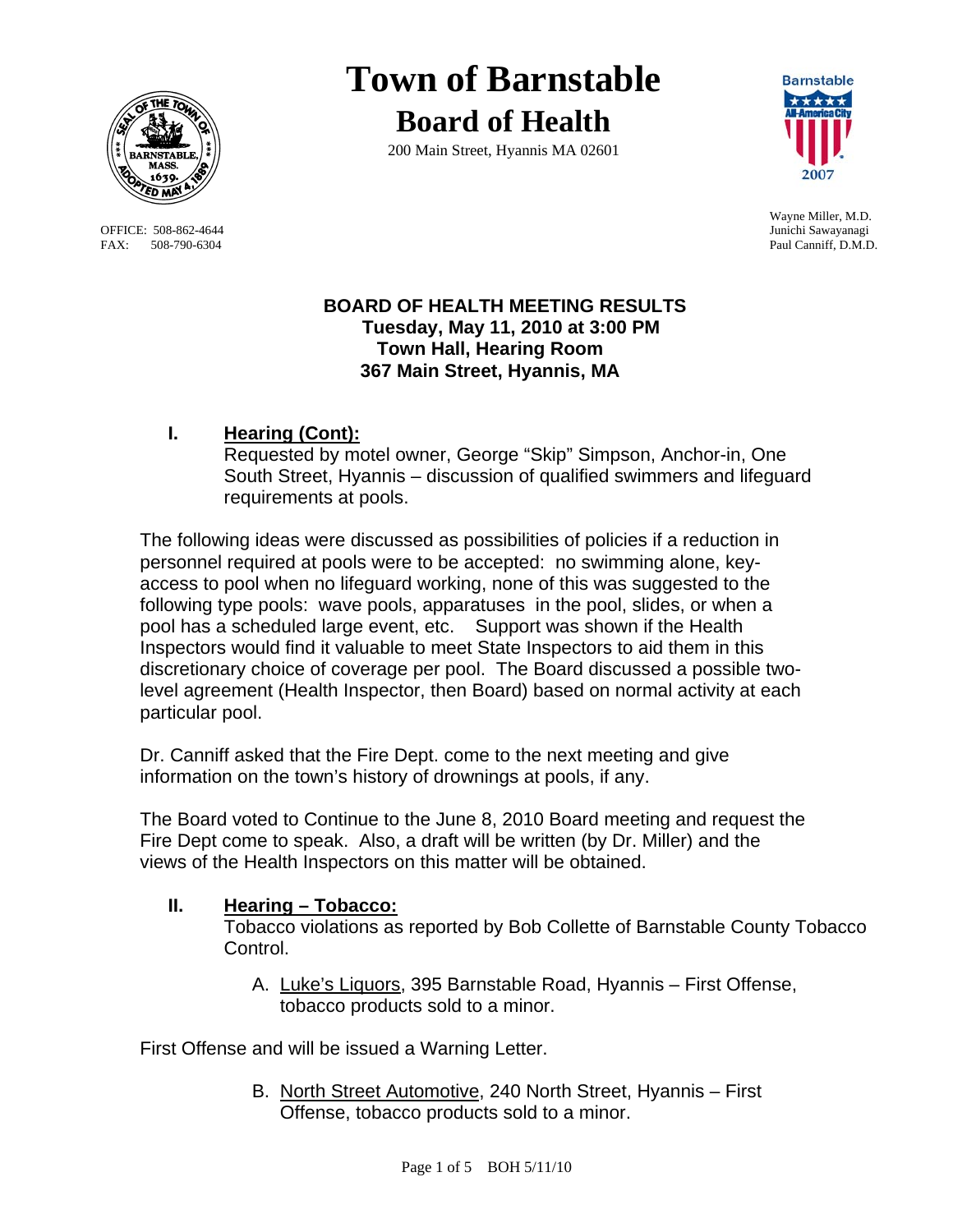First Offense and will be issued a Warning Letter.

### **III. Show-Cause Hearing: Food Establishment**:

**WITHDRAWN** Hyannis Food Mart, 18 Center Street, Hyannis, food violations.

#### **IV. Variance – Septic (New Item):**

Mike Aucoin representing Ernest and Marjorie Whitman, owner – 329 South Main Street, Centerville, Map/Parcel 207-082, 1.4 acre lot, multiple variances requested.

The Board voted to approve the plan submitted with the following conditions: 1) delineation on plans of the method of construction to be used on the retaining wall, 2) the opening of the door between the family room and living room to a four foot opening, 3) need a description of the adequacy of keystone block wall and its base explaining why the engineer feels it'll be adequate for the frost line, and 4) a four-bedroom Deed Restriction.

Later, Mr. Aucoin explained the system of the interlocking blocks allows a give and take in the event of frost, thus preventing the integrity of the wall to be harmed by frost.

## **V. Innovative / Alternative System:**

**WITHDRAWN** Linda Pinto representing Justin and Martina Larhette, owner – 10 Flowing Pond Circle, Osterville, Map/Parcel 146-066, 0.36 acre lot, septic failure, expand system to a 2-bedroom capacity using I/A system.

*They will resubmit with a new plan for a 2 bedroom with new variances.* 

#### **VI**. **Variance – Food (New):**

A. Roger Ghanem, Barnacle – 988 Craigville Beach Road, Centerville, Map/Parcel 226-005, toilet facility variance.

The 2001 variance approved for prior owner will apply to this new owner

The Board voted to approve the variances (same as prior owner-2001).

B. Temporary Food Event: Alexandra Hynes for Cape Cod Entertaining Expo to be held at the Hyannis Youth Community Center, 141 Bassett Lane, Hyannis, on May 29, 2010

The Board voted to approve the temporary food event with the condition that they meet Thomas McKean's concerns prior to the event.